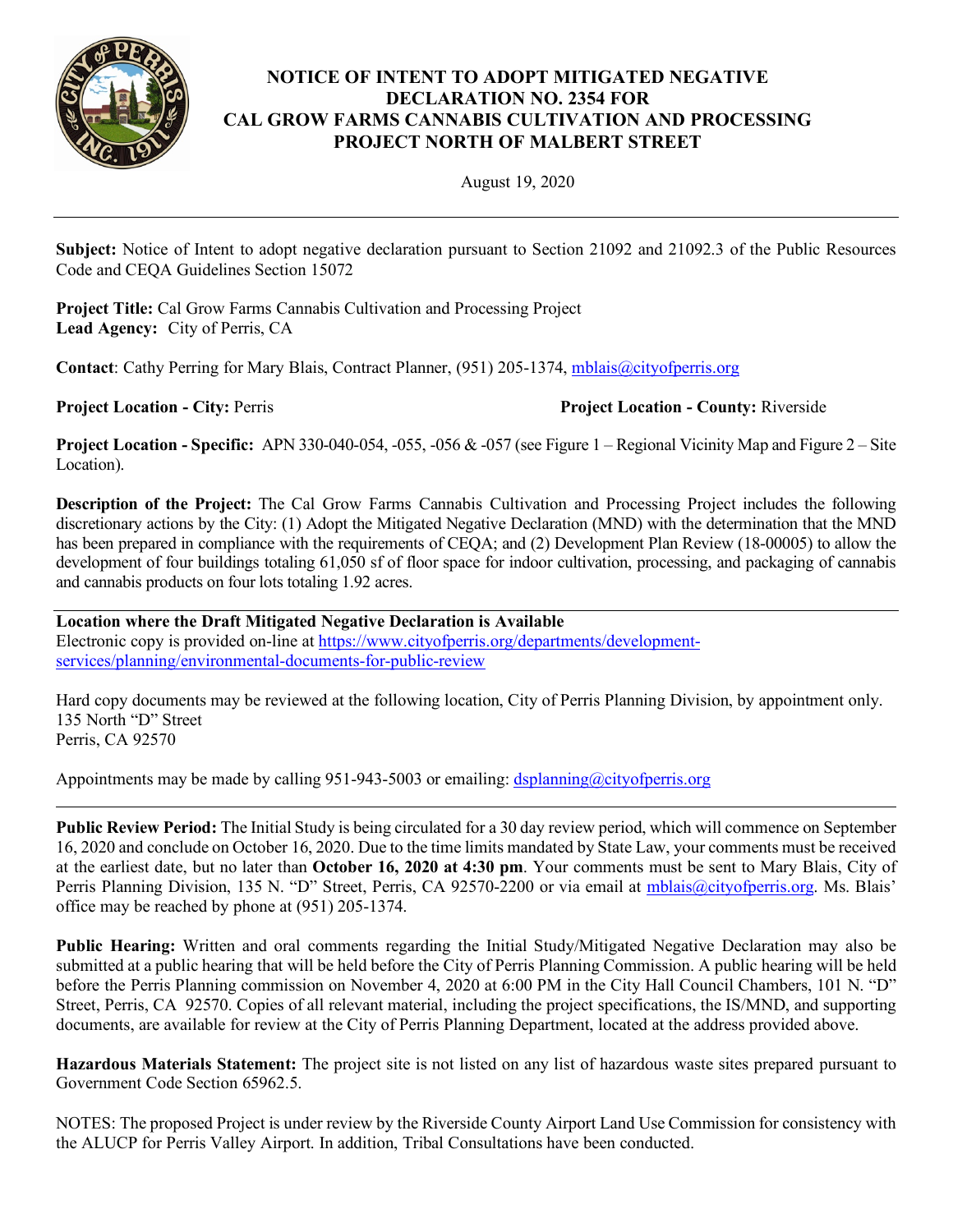

CAL GROW FARMS PROJECT - INITIAL STUDY/MITIGATED NEGATIVE DECLARATION

## **Regional Vicinity Map**



**FIGURE** 

2,000

 $\mathbf 0$ 

 $\boxplus$ 

1,000